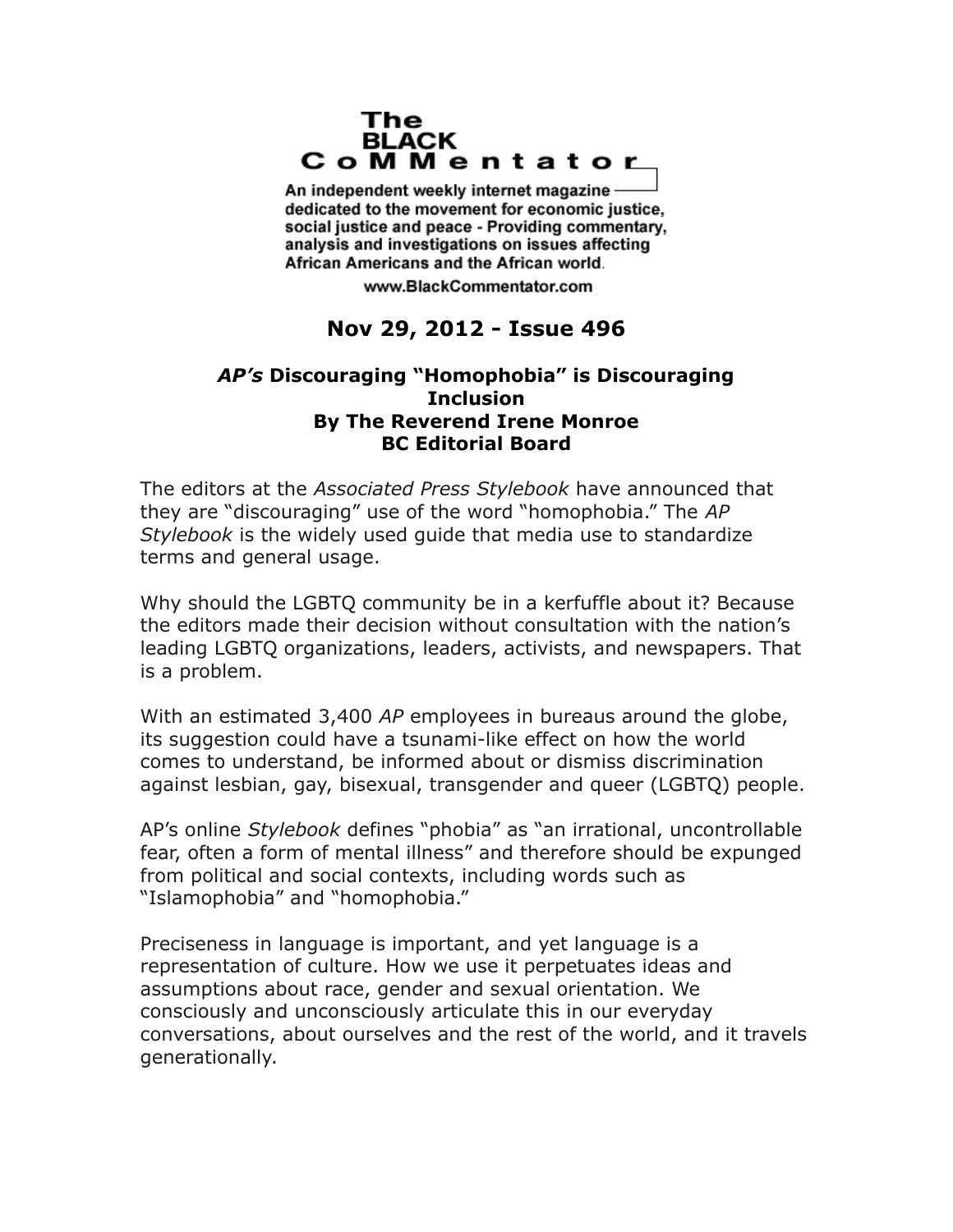What's in the word "homophobia"? A lot. The history and culture of not only discrimination, violence, and hatred toward LGBTQ people but also an irrational fear of us. It's this irrational fear that may not need psychiatric or clinical intervention but should nonetheless be aptly labeled as none other than a "phobia."

For example, there is the infamous bogus legal argument called the "gay panic defense." It's simply an excuse for murder in which a heterosexual defendant pleas temporary insanity as self-defense against a purported LGBTQ sexual advance.

Another example is the "ick factor." It's the revulsion some heterosexuals feel toward the way we LGBTQ people engage in sexual intimacy.

Altering the hearts and minds of these folks will take a while, if not a lifetime.

According Dave Minthorn, *AP* Deputy standards editor, who shared with *POLITICO* the word "homophobia... (is) just off the mark...it's ascribing a mental disability to someone, and suggests a knowledge that we don't have. It seems inaccurate. Instead, we would use something more neutral: anti-gay, or some such, if we had reason to believe that was the case."

It is my opinion that by keeping the word "homophobia" narrowly used and confined within a medical context is controlling. I feel that only a homophobic "word police" would utter such absurd advice. Moreover, it's also absurd for *AP* to think that their discouragement of the use of the word with absolutely no consultation with the LGBTQ community demonstrates anything but hubris and insensitivity. It also raises queries about *AP's* political and social motives for doing so.

Just ask George Weinberg, the psychologist who coined the word "homophobia" in his 1972 book, *Society and the Healthy Homosexual.*

"It made all the difference to city councils and other people I spoke to," Weinberg told journalist Andy Humm, who shared the quote with *The Advocate* and other media. "It encapsulates a whole point of view and of feeling. It was a hard-won word, as you can imagine. It even brought me some death threats. Is homophobia always based on fear? I thought so and still think so...We have no other word for what we're talking about, and this one is well established. We use 'freelance' for writers who don't throw lances anymore and who want to get paid for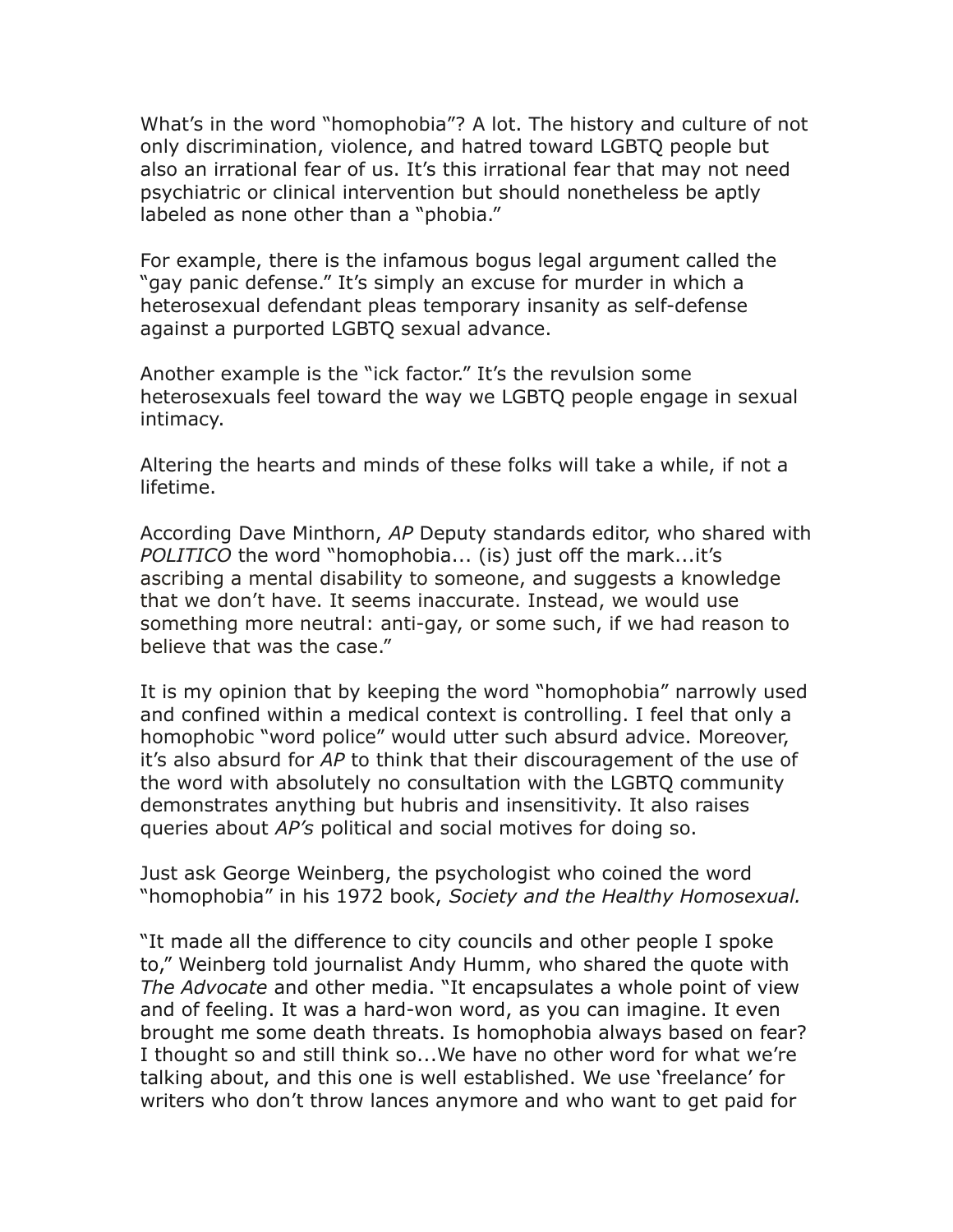their work. ... It seems curious that this word is getting such scrutiny while words like triskaidekaphobia (the fear of the number 13) hang around."

The word "homophobia" derives from a particular history and struggle for civil rights of LGBTQ people across the world. And it has become part and parcel of a universal LGBTQ lexicon that speaks truth to our reality.

The word has power and, unfortunately, deleterious effect. And part of our liberation is in our strength to call out acts of homophobia.

To suggest the press eliminate the word can not only diminish the scope of people understanding homophobia's wide range, but it can also diminish our scope of LGBTQ activists in our continued efforts to effect change.

*AP* now has control of the word "homophobia" and yet it's not theirs. Several mainstream newspapers are pushing back. (Newspapers, and media, are under no order to follow *AP* guidelines.) John E. McIntyre of the *Baltimore Sun* wrote in his column "Sorry, *AP*, can't go along on 'homophobia" that the *AP* "ruling on this point in reasoned, principled, and wrong-headed." McIntyre points to the 40 year usage of the word "homophobic" and makes a practical point - "If the editors of the *AP Stylebook* wish to discourage the use of certain words simply because they can be misused or misunderstood, there ought to be a great many in line ahead of *homophobia*."

*BlackCommentator.com Editorial Board member and Columnist, the Rev. Irene Monroe, is a religion columnist, theologian, and public speaker. She is the Coordinator of the African-American Roundtable of the Center for Lesbian and Gay Studies in Religion and Ministry (CLGS) at the Pacific School of Religion. A native of Brooklyn, Rev. Monroe is a graduate from Wellesley College and Union Theological Seminary at Columbia University, and served as a pastor at an African-American church before coming to Harvard Divinity School for her doctorate as a Ford Fellow. She was recently named to MSNBC's list of* [10 Black](http://www.google.com/url?sa=X&q=http://www.thegrio.com/2009/10/in-every-social-movement-in.php&ct=ga&cd=1qlFs7gbCWA&usg=AFQjCNGF0rCEwOQEVWsYABX0oBwIEZS8TA)  [Women You Should Know](http://www.google.com/url?sa=X&q=http://www.thegrio.com/2009/10/in-every-social-movement-in.php&ct=ga&cd=1qlFs7gbCWA&usg=AFQjCNGF0rCEwOQEVWsYABX0oBwIEZS8TA)*. Reverend Monroe is the author of* [Let Your](http://www.amazon.com/gp/product/1593500777?ie=UTF8&tag=blackcommenta-20&link_code=as3&camp=211189&creative=373489&creativeASIN=1593500777)  [Light Shine Like a Rainbow Always: Meditations on Bible Prayers for](http://www.amazon.com/gp/product/1593500777?ie=UTF8&tag=blackcommenta-20&link_code=as3&camp=211189&creative=373489&creativeASIN=1593500777)  [Not'So'Everyday Moments](http://www.amazon.com/gp/product/1593500777?ie=UTF8&tag=blackcommenta-20&link_code=as3&camp=211189&creative=373489&creativeASIN=1593500777)*. As an African-American feminist theologian, she speaks for a sector of society that is frequently invisible. Her website* is [irenemonroe.com](http://www.irenemonroe.com/)*. Click* [here](http://www.blackcommentator.com/contact_forms/irene_monroe/gbcf_form.php) *to contact the Rev. Monroe.*